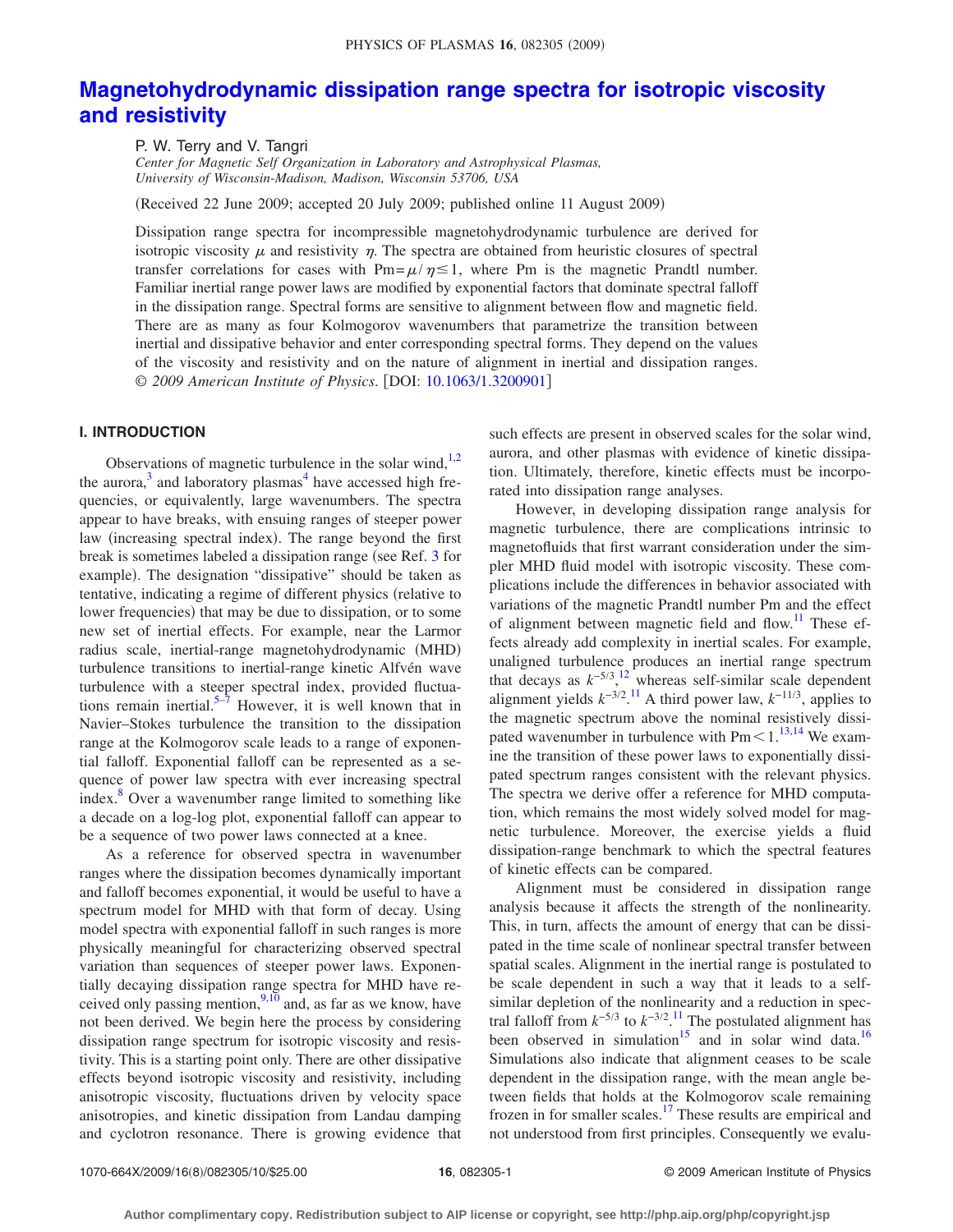ate dissipation range spectra for turbulence that is both aligned and unaligned. These two cases must be calculated even for the aligned turbulence described in Ref. [17](#page-8-15) because dissipation occurs for scales both larger and smaller than the Kolmogorov scale, while the nature of alignment changes from scale dependent to scale independent. Alignment and nonalignment have been related to inertial structures that are sheetlike and filamentlike respectively. Formulation of dissipation range spectra allows us to draw inferences regarding the nature and anisotropy of dissipative structures.

The magnetic Prandtl number is the ratio of viscosity to resistivity and is a critical parameter for magnetic dissipation range turbulence. Regimes with  $Pm \neq 1$  obviously have unequal dissipation rates and distinct wavenumbers for which the kinetic and magnetic energies transition away from inertial ranges. More subtly, the transition from the inertial ranges for Pm=1 is amenable to treatments that are similar to those of Navier–Stokes turbulence, whereas the transition for  $Pm \neq 1$  must account for nonlocal wavenumber interactions.<sup>13,[14](#page-8-12)</sup> These considerations enter the closure of the third order correlations that govern energy transfer.

Even for Navier–Stokes turbulence, with its single form of dissipation and its unique Kolmogorov scale, there are a rather large number of dissipation range theories arising from different approaches to the closure problem.<sup>18[–24](#page-8-17)</sup> These approaches employ a variety of disparate modeling techniques and approximations, from mean-shear representations for turbulent straining<sup>18</sup> to statistical closure theory,<sup>22</sup> to name just two. All yield spectra of the form

$$
E(k) = a\epsilon^{2/3}k^{-5/3}\exp[-b(k/k_{\text{dis}})^\alpha],
$$
 (1)

<span id="page-1-0"></span>where *k* is the wavenumber,  $\epsilon$  is the turbulent dissipation rate,  $k_{\text{dis}}$  is the Kolmogorov wavenumber, and *a* and *b* are constants of order unity. The value of  $\alpha$  depends on the turbulence model and associated closure approximation and ranges from 1 to 2. For data that do not extend more than a decade in *k* beyond  $k_{\text{dis}}$ , all exponents with  $1 \le \alpha \le 2$  provide reasonable fits to measured spectrum shapes.<sup>25</sup> This paper does not attempt to address the complex problem of which of seven closure calculations of the Navier–Stokes problem might best apply to magnetic turbulence. Rather, we restrict ourselves to simple, physically transparent closures, checking them against known asymptotic limits, so that we can focus instead on how magnetic properties like alignment and unequal dissipation of turbulent fields carry into the dissipation range.

For Pm=1 a simple hydrodynamic closure<sup>21</sup> can be extended to MHD and allows examination of aligned and unaligned turbulence. The theory is based on a physically appealing closure assumption that amounts to having transferred spectral power at *k* decrease by the energy lost to dissipation during an eddy turnover time. In hydrodynamics this results in a spectrum with  $\alpha = 4/3$ . An equivalent spectral law was derived by Corrsin<sup>19</sup> and Pao.<sup>20</sup> In certain analyses of hydrodynamic data,  $\alpha = 4/3$  appears to best capture the large Reynolds number  $\lim_{x \to 25} \frac{x^3}{10}$  However, other analyses indicate  $\alpha = 1$  is preferable.<sup>26</sup> The hydrodynamic closure specifies the inertial power law as an asymptote for long wavelengths and recovers the spectrum across the full dynamic range  $0 \leq k \leq \infty$ . It yields an expression for the Kolmogorov wavenumber as the scale at which exponential behavior dominates falloff. The expression reproduces the results of the standard derivation. The analysis can be applied in a straightforward fashion to unaligned turbulence. For aligned turbulence the analysis can be adapted by supplying the scale dependence of the alignment angle. We calculate the dissipation range spectrum of aligned turbulence using the empiri-cal alignment angle of MHD simulations.<sup>17,[27](#page-8-24)</sup> Because alignment reduces the strength of the nonlinearity, it also changes the Kolmogorov wavenumber. Hence the closures of aligned and unaligned turbulence lead to separate Kolmogorov wavenumbers.

For  $Pm<1$ , the treatment of the dissipation range must account for the dissipative balance and nonlocal transfer that yields the  $k^{-1/3}$  spectrum for magnetic energy above the re-sistive Kolmogorov wavenumber.<sup>13,[14](#page-8-12)</sup> The hydrodynamic closure<sup>21</sup> is too simple, but its description of the attenuation of spectrally transferred energy by dissipation can be used with the dissipative balance and nonlocal analysis of Refs. [13](#page-8-11) and [14](#page-8-12) to impose the proper asymptotic behavior as the wavenumber approaches the resistive Kolmogorov wavenumber from above. The result is again a spectrum over the full dynamic scale range with dissipative and inertial limits. This spectrum carries imprints of the separate Kolmogorov wavenumbers for viscosity and resistivity. Moreover, if there is inertial alignment, there are Kolmogorov wavenumbers for all combinations of alignment and dissipation.

For  $Pm > 1$ , the heuristic closures used in the other two limits are inadequate. In the hydrodynamic closure the transfer rate stresses that govern the dissimilar spectra for magnetic field and flow are represented by the same dimensional form. To treat this regime, the stresses must be modeled in a way that accounts for differences between  $\mathbf{v} \cdot (\mathbf{B} \cdot \nabla) \mathbf{B}$ ,  $\mathbf{B} \cdot (\mathbf{v} \cdot \nabla) \mathbf{B}$ , and  $\mathbf{B} \cdot (\mathbf{B} \cdot \nabla) \mathbf{v}$ , where **B** and **v** are the turbulent magnetic and flow fields. This requires the analysis of moment equations beyond the energy moments considered here. This more difficult limit is left to future work.

This work is organized as follows. In Sec. II we describe the dissipation range theory, which is based on analysis of spectral energy transfer in the presence of dissipation. In Sec. III we derive MHD dissipation range spectra for  $Pm<1$  and Pm= 1, and for aligned and unaligned turbulence. Section IV gives conclusions.

#### **II. DISSIPATION RANGE ENERGY TRANSFER**

The resistive incompressible MHD equations are

<span id="page-1-1"></span>
$$
\frac{\partial \mathbf{v}}{\partial t} + \mathbf{v} \cdot \nabla \mathbf{v} - \mathbf{B} \cdot \nabla \mathbf{B} = -\nabla \bigg[ p + \frac{B^2}{2} \bigg] + \mu \nabla^2 \mathbf{v},\tag{2}
$$

<span id="page-1-2"></span>
$$
\frac{\partial \mathbf{B}}{\partial t} + \mathbf{v} \cdot \nabla \mathbf{B} - \mathbf{B} \cdot \nabla \mathbf{v} = \eta \nabla^2 \mathbf{B},\tag{3}
$$

where  $\eta$  is the resistivity,  $\mu$  is the isotropic viscosity, and the remaining symbols have their usual meanings. A factor  $1/\sqrt{4\pi\rho}$  has been absorbed into the variable **B**, where  $\rho$  is the mass density. The form of the dissipation is idealized, even in the context of fluid theory. Analysis of collisional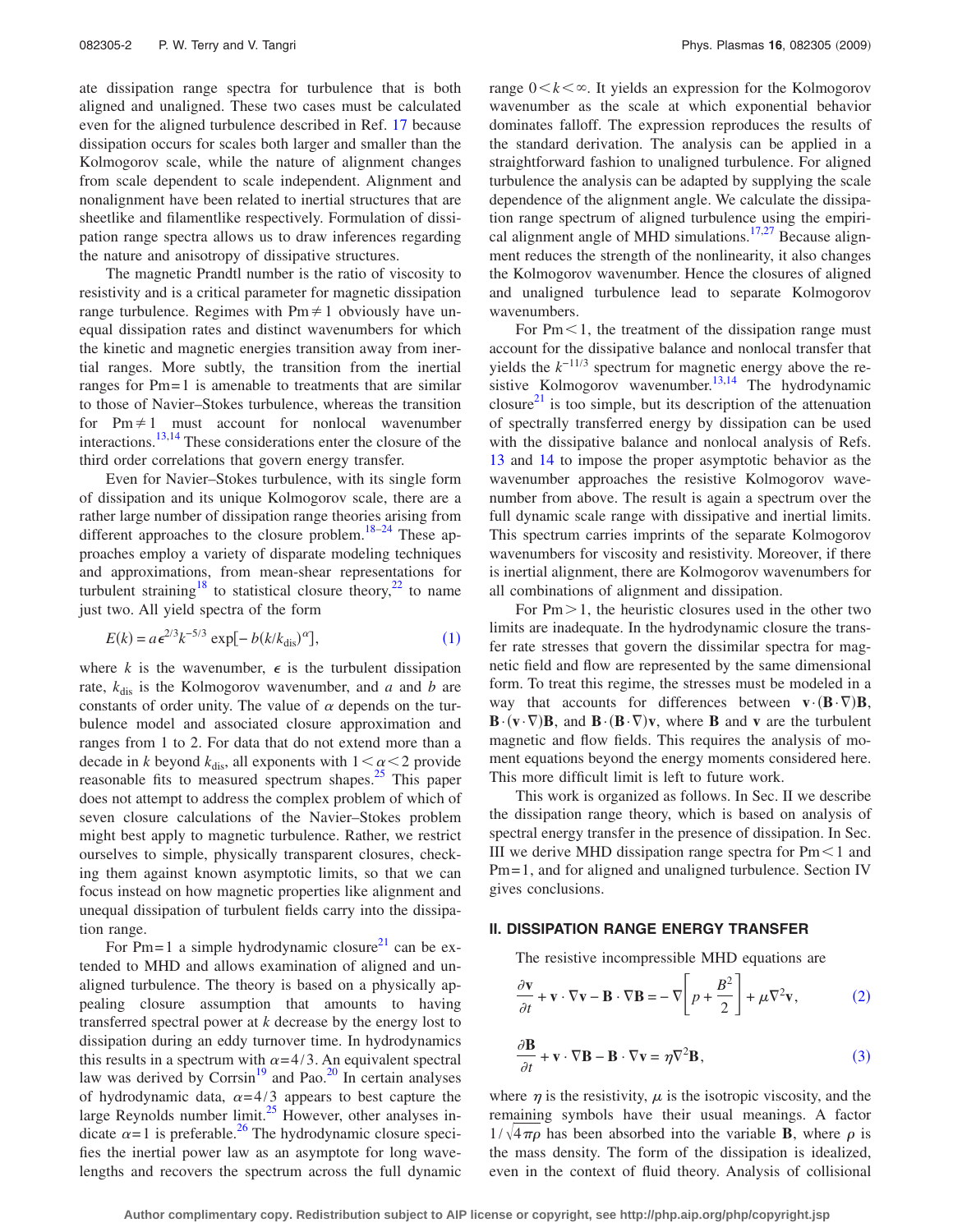processes yields anisotropic viscosity when there is a strong guide field. $28$  $28$  Nonetheless, Eqs. (2) and ([3](#page-1-2)) are a standard model, especially for simulations of magnetic turbulence.

In the inertial range the nonlinearities transfer energy spectrally to higher wavenumber with essentially no loss of energy, i.e., the scales are sufficiently large to make the dissipative terms negligible. In the dissipation range the nonlinearities continue to transfer energy spectrally, but now, viscous and resistive energy dissipation rates exceed the nonlinear rates of energy transfer. The result is that energy available for spectral transfer is attenuated as it progresses to higher wavenumber at rates governed by the viscosity and resistivity. This is expressed by

<span id="page-2-0"></span>
$$
-2\mu E_v(k)k^2 = \frac{dT_v}{dk},\tag{4}
$$

<span id="page-2-1"></span>
$$
-2\,\eta E_B(k)k^2 = \frac{dT_B}{dk},\tag{5}
$$

where  $E_v(k)$  and  $E_B(k)$  are the spectral power densities associated with flow and magnetic field fluctuation, defined by  $E_v(k) = \int v^2 \exp[i\mathbf{k} \cdot \mathbf{x}] d^3x$  and  $E_B(k) = \int B^2 \exp[i\mathbf{k} \cdot \mathbf{x}] d^3x$ . The spectral energy transfer rates  $T_v(k)$  and  $T_B(k)$  are

<span id="page-2-2"></span>
$$
T_v(k) = \int {\mathbf{v} \cdot (\mathbf{v} \cdot \nabla)\mathbf{v} - \mathbf{v} \cdot (\mathbf{B} \cdot \nabla)\mathbf{B}} \exp[i\mathbf{k} \cdot \mathbf{x}] d^3x, \quad (6)
$$

<span id="page-2-3"></span>
$$
T_B(k) = \int {\mathbf{B} \cdot (\mathbf{v} \cdot \nabla) \mathbf{B} - \mathbf{B} \cdot (\mathbf{B} \cdot \nabla) \mathbf{v}} \exp[i\mathbf{k} \cdot \mathbf{x}] d^3x. (7)
$$

If the transfer rates can be expressed as functions of  $E_v(k)$ and  $E_B(k)$ , Eqs. ([4](#page-2-0)) and ([5](#page-2-1)) can be solved for the form of the spectral densities. The matter of expressing  $T_v$  and  $T_B$  in terms of  $E_v$  and  $E_B$  is the closure problem mentioned in the Introduction.

## **A. Pm=1**

We consider first situations in which the magnetic Prandtl number Pm is unity, i.e.,  $\mu = \eta$ . This regime is frequently assumed in computation. It makes sense to use Elsässer variables,  $\mathbf{Z}_{+} = \mathbf{v} + \mathbf{B}$  and  $\mathbf{Z}_{-} = \mathbf{v} - \mathbf{B}$ . Adopting a compact notation  $\mathbb{Z}_+$  for the two variables, the two MHD equations are compactly expressed as

<span id="page-2-4"></span>
$$
\frac{\partial \mathbf{Z}_{\pm}}{\partial t} + \mathbf{Z}_{\mp} \cdot \nabla \mathbf{Z}_{\pm} = -\nabla \left[ p + \frac{B^2}{2} \right] + \eta \nabla^2 \mathbf{Z}_{\pm}.
$$
 (8)

<span id="page-2-5"></span>The transfer attenuation balances are

$$
-2\eta E_{\pm}k^2 = \frac{dT_{\pm}}{dk},
$$
\t(9)

where  $E_{\pm}(k) = \int Z_{\pm}^2 \exp[i\mathbf{k}\cdot\mathbf{x}]d^3x$ . The hydrodynamic closure we use<sup>[21](#page-8-20)</sup> treats the problem dimensionally, leading us to write

$$
T_{\pm}(k) = Z_{\pm}^{2} Z_{\mp} \Theta_{k} k. \tag{10}
$$

<span id="page-2-6"></span>Because Eq.  $(10)$  $(10)$  $(10)$  is written in terms of vector magnitudes, whereas the transfer rates involves vector products  $\mathbf{Z}_{\pm} \cdot \nabla \mathbf{Z}_{\pm}$ , there is an alignment factor  $\Theta_k$ . If this factor is unity for all *k*, we will refer to the fields as unaligned. In this situation  $\mathbf{Z}_+$  and  $\mathbf{Z}_-$  are perpendicular, an orientation that maximizes the nonlinearity. For  $\Theta_k = 1$  the inertial range spectrum of Goldreich and Sridhar $12$  are recovered. In fact, to recover the Goldreich–Sridhar spectrum,  $\Theta_k$  need not be unity, but only constant (independent of  $k$ ). In the so-called aligned case,  $\Theta_k$ <1 and decreases with *k*, yielding a depletion of the nonlinearities and nonlinear transfer rates.<sup>11</sup> In the inertial range the scale-dependent reduction is assumed to be self-similar across scales. This means it is proportional to a power of *k*. If  $\Theta_k$  is proportional to  $k^{-1/4}$  the reduction repro-duces the spectrum of Iroshnikov and Kraichnan.<sup>29,[30](#page-9-0)</sup> However, unlike the assumptions made in Refs. [29](#page-8-26) and [30,](#page-9-0) the fluctuations are anisotropic. In addition to the usual stretching along the mean field, eddies are oblate in the plane perpendicular to the mean field. This produces the partial alignment of  $\mathbb{Z}_+$  and  $\mathbb{Z}_-$  responsible for the depletion of the nonlinearity as described by  $\Theta_k$ .<sup>[11](#page-8-9)</sup> Evidence for this align-ment has been observed in simulations.<sup>17[,27](#page-8-24)</sup>

We now consider the closure of Eq.  $(10)$  $(10)$  $(10)$ . In the proce-dure of Ref. [21,](#page-8-20)  $Z_{\pm}^2$  is replaced by  $E_{\pm}(k)k$ , while the remaining factors are expressed as functions of *k*, using the inertial Obukov balance  $\left[\epsilon = T_{\pm}(k)\right]$  that yields the inertial range spectrum. This step effectively builds into the analysis the proper inertial limiting behavior for wavenumbers that are much smaller than the Kolmogorov wavenumber. For unaligned turbulence, this means  $\Theta_k = 1$  and  $\mathbb{Z}_{\mp} = \epsilon^{1/3} / k^{1/3}$ , where  $\epsilon$  is the inertial range dissipation rate. Therefore,

$$
T_{\pm} = E_{\pm}(k)\epsilon^{1/3}k^{5/3} \quad \text{(unaligned)}.
$$
 (11)

<span id="page-2-7"></span>This closure does not represent a unique prescription for writing  $T_+$  in terms of  $E_+$ . For example, alternate closures can be generated by geometrically splitting  $Z_{\pm}^2$  into a part that is converted to  $E_{+}$  and a part that is written as a function of *k* using the inertial range spectrum

<span id="page-2-8"></span>
$$
T_{\pm}(k) = Z_{\pm}^2 Z_{\mp} k = [Z_{\pm}^2]^{\delta} [Z_{\pm}^2]^{1-\delta} Z_{\mp} k = E_{\pm}^{\delta}(k) \epsilon^{1-2\delta/3} k^{5\delta/3}.
$$
\n(12)

Only for  $\delta = 1$  is an exponential spectrum generated. Moreover, this is the only choice that asymptotes to the correct inertial range spectrum for scales that are larger than the Kolmogorov scale. These important physical features therefore dictate the choice  $\delta = 1$ .

For aligned turbulence the closure is handled similarly, again with  $\delta = 1$ . Here, however,  $\Theta_k$  is different from unity and must be specified as a function of *k*. The inertial-range Iroshnikov–Kraichnan spectrum,  $E = \epsilon^{1/2} V_A^{1/2} / k^{3/2}$ , implies that  $Z_{\pm} = \epsilon^{1/4} V_A^{1/4} / k^{1/4}$ , where  $V_A = B_0 / \sqrt{4 \pi \rho}$ . Both of these relations are recovered from the Obukov inertial balance if

$$
\Theta_k = \epsilon^{1/4} / V_A^{3/4} k^{1/4}.
$$
\n(13)

<span id="page-2-9"></span>This scale-dependent angle is formally an inertial range construct. It is not derived from first principles, but postulated as the form that yields the Iroshnikov–Kraichnan power law observed in simulations. Thus it is an empirical relation. Without a theoretical base, it is not obvious how to theoretically predict the behavior of the angle  $\Theta_k$  in the dissipation range. The simplest assumption would be that the nonlinear

**Author complimentary copy. Redistribution subject to AIP license or copyright, see http://php.aip.org/php/copyright.jsp**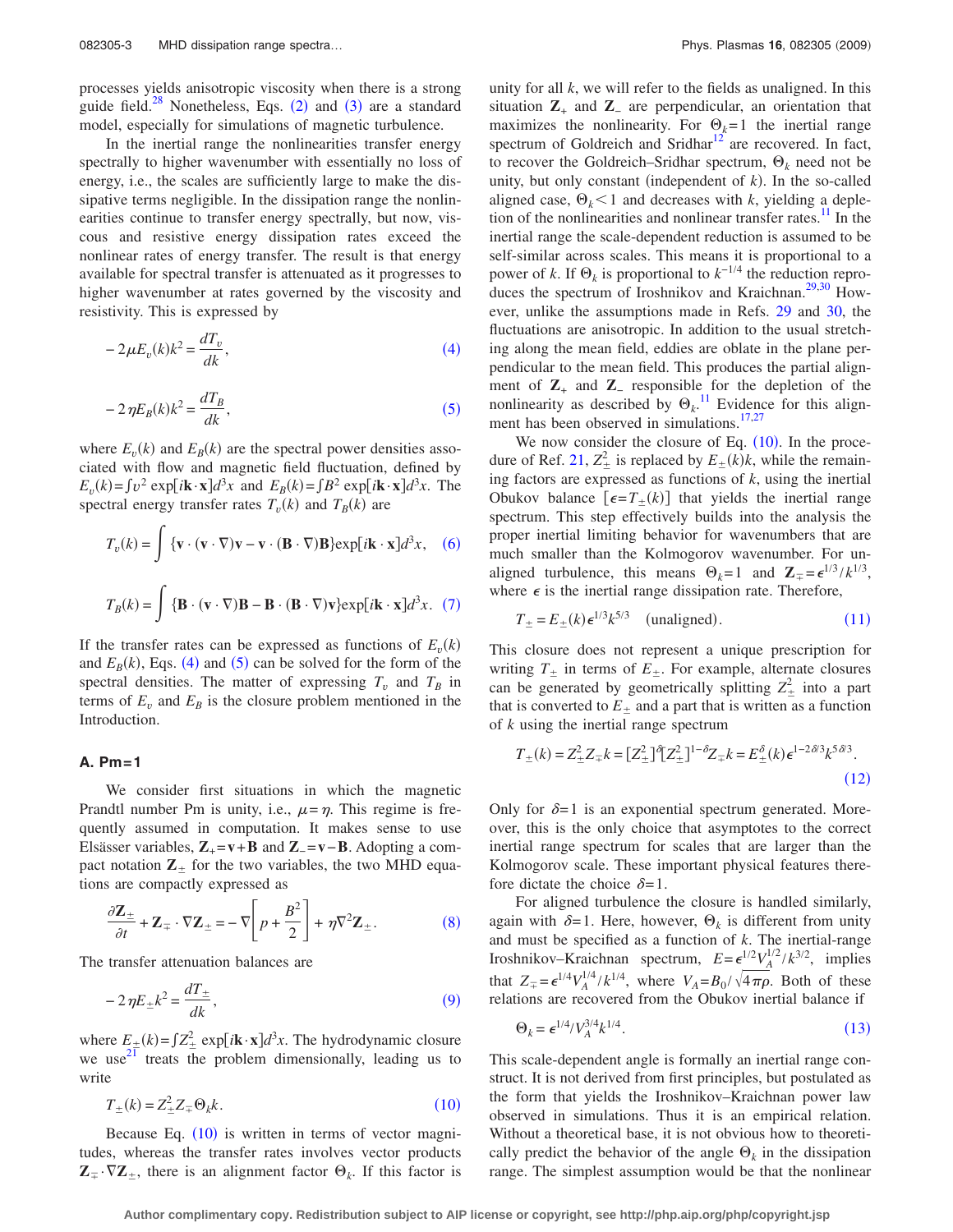physics that reduces  $\Theta_k$  with increasing *k* as described by Eq. ([13](#page-2-9)) continues unchanged into the dissipation range. This is the essence of the hydrodynamic dissipation range as described by Eq.  $(1)$  $(1)$  $(1)$ , because the self-similar power-law factor continues in force even as its decay is overwhelmed by the exponential factor. However, it is also possible that the additional complexities of MHD break this symmetry. There is evidence for the latter possibility in the simulations of Ref. [17,](#page-8-15) which access the dissipation range. Figure 2 of Ref. [17](#page-8-15) shows that the reduction in  $\Theta_k$  saturates at the wavenumber  $k = k_{\eta_{al}}$  of the transition to the dissipation range, asymptoting to the constant value

<span id="page-3-0"></span>
$$
\Theta_k = \epsilon^{1/4} / V_A^{3/4} k_{\eta_{al}}^{1/4} \quad \text{for} \quad k \ge k_{\eta_{al}}.\tag{14}
$$

Here, the transition wavenumber  $k_{\eta_{al}}$  has a subscript to indicate the type of dissipation that induces the transition and whether or not the inertial fluctuations are aligned. This wavenumber will naturally emerge from the spectrum calculation in the next section as the wavenumber at which dissipative forces become equal to inertial forces. This makes  $k_{\eta_{al}}$ a Kolmogorov wavenumber. We will not attempt to address whether the dissipation range is fully resolved in Ref. [17.](#page-8-15) Rather, we will take the results at face value and calculate the spectrum consistent with the variation shown in Fig. 2 of Ref. [17.](#page-8-15) As shown in the next section it is trivial to modify the spectrum for the hypothetical case in which Eq.  $(13)$  $(13)$  $(13)$ continues to hold in the dissipation range.

To determine  $T_{\pm}(k)$  consistent with Eq. ([13](#page-2-9)) for *k*  $\langle k_{\eta_{al}} \rangle$  and Eq. ([14](#page-3-0)) for  $k \ge k_{\eta_{al}}$ , we use Eq. ([10](#page-2-6)) for  $T_{\pm}(k)$ . The field  $Z_{\pm}$  is determined from the Obukov balance  $\epsilon$  $= Z^3_{\mp} \Theta_k k$ . This yields

<span id="page-3-1"></span>
$$
T_{\pm}(k) = \frac{E_{\pm}(k)\epsilon^{1/2}k^{3/2}}{V_A^{1/2}} \quad \text{for} \quad k < k_{\eta_{al}},\tag{15}
$$

<span id="page-3-2"></span>
$$
T_{\pm}(k) = \frac{E_{\pm}(k)\epsilon^{1/2}k^{5/3}}{V_A^{1/2}k_{\eta_{al}}^{1/6}} \quad \text{for} \quad k \ge k_{\eta_{al}},\tag{16}
$$

for aligned turbulence.

The unaligned and aligned cases of MHD turbulence included above represent two paradigms for inertial range spectra that dominated thinking about MHD turbulence over the years. We consider the type of fluctuation structure they represent in the inertial and dissipation ranges. Because  $\Theta_k$ = 1 implies **Z**+**Z**−, unaligned turbulence has comparable scales  $k_{\perp}^{-1}$  in the plane perpendicular to the mean field. The elongation of eddies along the field  $(k_{\parallel} \ll k_{\perp})$  yields structures that are filamentlike. With equal dissipation of *v* and *B*, and the assumption that  $\Theta_k = 1$  continues to hold in the dissipation range, the structures remain filamentlike. For aligned turbulence, Eq.  $(13)$  $(13)$  $(13)$  implies that the angle between **Z**<sup>+</sup> and **Z**<sup>−</sup> becomes smaller with increasing *k*, introducing a small scale  $k_{\perp}^{-1} \Theta_k$  in one direction in the plane perpendicular to the mean field and  $k_{\perp}^{-1}$  in the other direction. The elongation along the field then yields sheetlike structures. Figure 2 of Ref. [17](#page-8-15) indicates that the transverse aspect ratio of the sheets becomes fixed in the dissipation range. Additional dissipative effects in plasmas beyond simple resistivity and viscosity, including Landau damping, gyroresonant damping, and anisotropic viscosity, may modify fluctuation structure.

# **B. Pm<1**

In Sec. II A we found closed expressions for  $T_{\pm}(k)$ , valid for Pm= 1. These expressions, both for unaligned and aligned turbulence, are also applicable to  $Pm<1$  for inertial scales where nonlinear processes dominate. The transfer rates for unaligned turbulence,  $T_{\pm}(k) = E_{\pm}(k) \epsilon^{1/3} k^{5/3}$ , may also be represented in the original  $v$  and  $B$  variables as

<span id="page-3-3"></span>
$$
T_v(k) = E_v(k) \epsilon^{1/3} k^{5/3},\tag{17}
$$

<span id="page-3-4"></span>
$$
T_B(k) = E_B(k) \epsilon^{1/3} k^{5/3} \quad (k < k_{\eta_{un}}), \tag{18}
$$

where  $k_{\eta_{un}}$  is the wavenumber at which the resistive dissipation rate becomes equal to the nonlinear time scale, when turbulence is not aligned. It will be derived in the next section from the spectrum forms. Equations  $(17)$  $(17)$  $(17)$  and  $(18)$  $(18)$  $(18)$  can be obtained by transformation from  $T_{\pm}$  assuming balanced turbulence  $(E_{+} = E_{-})$ , or from the hydrodynamic closure of Eqs. ([6](#page-2-2)) and ([7](#page-2-3)), with  $B^2 \to E_B(k)k$ ,  $v^2 \to E_v(k)k$ , and taking  $B^2$  $=v^2$  in the second nonlinearity of Eq. ([6](#page-2-2)).

In the dissipation range, the magnetic field is dissipated at a rate that exceeds the transfer rate, while the flow remains inertial. This results in  $B \ll v$ . The dynamics are no longer Alfvénic but resemble Navier–Stokes turbulence for the flow. Magnetic field dynamics are parasitic on the flow, but not through Alfvénic interactions. The closure must reflect the different physics of this regime. With  $B \ll v$  there is no advantage conferred by Elsässer variables, hence we use the standard MHD fields. For  $B \ll v$ , the dimensional forms of  $T_v$ and  $T_B$  from Eqs. ([6](#page-2-2)) and ([7](#page-2-3)) become  $T_v(k)=v^3k$  and  $T_B$  $=B^2 v k$ . Because  $T_v(k)$  is purely kinetic and dominates transfer, kinetic energy continues in its inertial range. This makes Eq. ([17](#page-3-3)) valid not just for  $k < k_{\eta_{un}}$  but for all *k*. Under the hydrodynamic prescription the factor  $B^2$  in the magnetic transfer rate  $T_B$  is replaced by  $E_B(k)k$ . This is essentially a local representation of turbulent interactions between coupled Fourier modes because  $T_B$  is treated as a function of a single wavenumber *k*. For isotropic and homogeneous hydrodynamic turbulence, this is a reasonable approximation. Magnetic turbulence, on the other hand, has significant nonlocal interactions associated with Alfvénic dynamics. Such nonlocal interactions involving *B* lead to a known regime of 11/3 power law falloff for magnetic energy in the range be-tween resistive and viscous Kolmogorov wavenumbers.<sup>13[,14](#page-8-12)</sup>

To see how this regime arises consider the magnetic non-linearity of Eq. ([3](#page-1-2)),  $(\mathbf{v} \cdot \nabla)\mathbf{B}-(\mathbf{B} \cdot \nabla)\mathbf{v} \rightarrow i\mathbf{v}_{k'}\cdot(\mathbf{k}-\mathbf{k}')$ linearity of Eq. (3),  $(\mathbf{v} \cdot \nabla)\mathbf{B} - (\mathbf{B} \cdot \nabla)\mathbf{v} \rightarrow i\mathbf{v}_{k'} \cdot (\mathbf{k} - \mathbf{k'})\mathbf{B}_{k-k'}$ <br>
−*i***B**<sub>k</sub><sup>*i*</sup> (**k**−**k**<sup>*'*</sup>)**v**<sub>k−k</sub><sup>*i*</sup>. The field **B**<sub>k</sub><sup>*i*</sup> can be a large-scale field in the inertial range  $k < k_{\eta_{un}}$ , with  $\mathbf{v}_{k-k}$  a flow field in the range  $k_{\eta_{un}} < k < k_{\mu_{un}}$ , where  $k_{\mu_{un}}$  is the viscous Kolmogorov scale. (Like  $k_{\eta_{un}}$ , the definition of  $k_{\mu_{un}}$  will emerge naturally from the spectrum forms derived in the next section.) With this nonlocal interaction  $\mathbf{B}_{k}$ <sup>*k*</sup> $(\mathbf{k} - \mathbf{k}')\mathbf{v}_{k-k}$  dominates the contri**bution**  $\mathbf{v}_{k'} \cdot (\mathbf{k} - \mathbf{k'}) \mathbf{B}_{k-k'}$  because  $\mathbf{B}_{k-k'} \ll \mathbf{v}_{k-k'}$ bution  $\mathbf{v}_{k'} \cdot (\mathbf{k} - \mathbf{k'}) \mathbf{B}_{k-k'}$  because  $\mathbf{B}_{k-k'} \ll \mathbf{v}_{k-k'}$ , while  $\mathbf{B}_{k'}$ <br>  $\sim \mathbf{v}_{k'}$ . For the same reason this interaction dominates contributions from local triads in the range  $k_{\eta_{un}} < k < k_{\mu_{un}}$ . Balancing this nonlinearity with dissipation,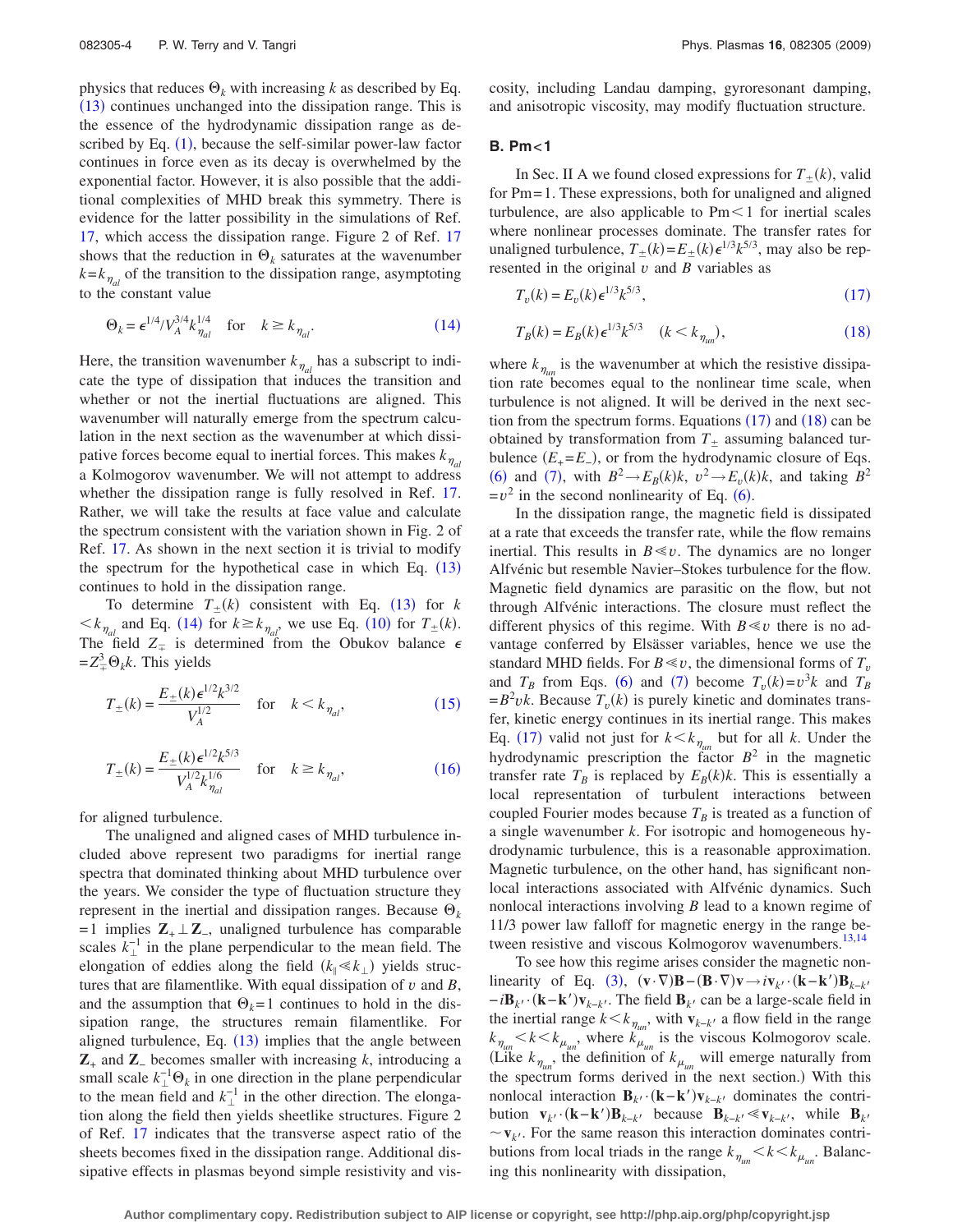<span id="page-4-0"></span>
$$
\mathbf{B}_{k'} \cdot (\mathbf{k} - \mathbf{k}') \mathbf{v}_{k-k'} \sim (\mathbf{B}_{k'} \cdot \mathbf{k}) \mathbf{v}_k \sim \eta k^2 \mathbf{B}_k. \tag{19}
$$

<span id="page-4-1"></span>This leads directly to the spectrum

$$
E_B(k) = \frac{B_k^2}{k} = \frac{B_{k'}^2}{\eta^2 k^2} \left(\frac{v_k^2}{k}\right) = \frac{B_{k'}^2}{\eta^2 k^2} E_v(k) = \frac{\epsilon^{2/3} B_{k'}^2}{\eta^2 k^{11/3}},\tag{20}
$$

where  $E_v(k)$  is the inertial range spectrum for the flow. We used  $\epsilon^{2/3} k^{-5/3}$  for the flow spectrum because, with *B* ≤ *v*, the flow is governed by shear straining  $[(\mathbf{v} \cdot \nabla) \mathbf{v}]$  and is therefore essentially the flow of Navier–Stokes turbulence. The spectrum of Eq.  $(20)$  $(20)$  $(20)$  supplants the inertial range spectrum for  $k_{\eta_{un}}$   $\lt k$   $\lt k_{\mu_{un}}$ . These expressions will be seen to be equivalent to the standard expressions derived from the usual balance of eddy turnover and dissipation rates.

The above analysis can be extended beyond  $k_{\eta_{\mu n}} < k$  $\langle k \rangle_{\mu_{\mu\nu}}$  to the viscous dissipation range  $k > k_{\mu_{\mu\nu}}$ . Transfer of flow energy is governed by  $T_v = v^3 k$  with  $v^3 \rightarrow [E_v(k)k]$  $\times [\epsilon^{1/3} / k^{1/3}]$ . In the hydrodynamic closure this gives  $T_v(k)$  $=E_{\nu}(k)\epsilon^{1/3}k^{5/3}$ , reproducing Eq. ([17](#page-3-3)). This expression will be used in Eq. ([4](#page-2-0)) in the next section to obtain the spectrum for  $E_v(k)$ . To obtain  $E_B$  the hydrodynamic procedure must be modified to incorporate the nonlocal interaction leading to Eq.  $(20)$  $(20)$  $(20)$ . The spectrum is no longer determined from Eq.  $(5)$  $(5)$  $(5)$ , but is obtained from the same balance leading to Eq.  $(20)$  $(20)$  $(20)$ , which we write as

$$
T_B(k) = \eta k^2 B_k^2. \tag{21}
$$

<span id="page-4-2"></span>Here  $T_B(k)$  is evaluated using the nonlocal triad leading to Eq. ([20](#page-4-1)), i.e.,

<span id="page-4-3"></span>
$$
T_B(k) = B_k B_{k'} k v_k = B_k B_{k'} k [E_v(k)k]^{1/2}.
$$
 (22)

Because  $k > k_{\mu}$  is a dissipation range for both kinetic and magnetic energies,  $E_v(k)$  is not the inertial range spectrum used in Eq. ([20](#page-4-1)), but is the dissipation range spectrum obtained from the solution of Eq.  $(4)$  $(4)$  $(4)$  with Eq.  $(17)$  $(17)$  $(17)$ .

The kinetic energy transfer rate  $[Eq. (17)]$  $[Eq. (17)]$  $[Eq. (17)]$  is the same as the transfer rates for unaligned turbulence derived in the previous subsection. However, alignment or lack thereof is not what fixes its form. Rather, it follows from the Obukov balance when the energy containing field is **v**, as it must be for  $v \ge B$ . Nevertheless, if turbulence is unaligned in the inertial range,  $k < k_{\eta_{un}}$ , the identical form of  $T_v(k)$  for  $k > k_{\eta_{un}}$  will give identical spectra in both regions. If, however, the turbulence is aligned in the inertial range, the flow spectrum will have different power-law factors below and above the resistive Kolmogorov wavenumber. This wavenumber, in turn, will be indexed to aligned inertial behavior.

Turbulence with  $Pm=1$  is characterized by either sheetlike or filamentlike structures, depending on alignment. Both types of structure are oriented along the guide field. For  $Pm<1$  these two possibilities also arise, but only for the inertial scales. Beyond the resistive Kolmogorov scale, fluid streaming  $[(\mathbf{v} \cdot \nabla) \mathbf{v}]$  dominates the nonlinear dynamics responsible for carrying energy to smaller scale, producing the filamentary structures of Navier–Stokes turbulence. The weak magnetic field at these scales is slaved to the flow through Eq. ([19](#page-4-0)) and does not act back on the flow. Therefore these filaments, while they carry a field, become dynamically independent from it and do not align with the guide field. These filaments are the characteristic structures of both **v** and **B** beyond the resistive Kolmogorov scale.

# **C. Pm>1**

For  $Pm > 1$  there is a range for which *v* decays exponentially while *B* remains subject to inertial transfer, resulting in  $v \le B$ . The dimensional treatment of Eqs. ([6](#page-2-2)) and ([7](#page-2-3)) yields  $T_v = T_B = B^2 v k$ . The equality of  $T_v$  and  $T_B$  overconstrains the attenuation balances [Eqs. ([4](#page-2-0)) and ([5](#page-2-1))] when  $\mu \neq \eta$ . Moreover, the differences between  $T_v$  and  $T_B$  in Eqs. ([6](#page-2-2)) and ([7](#page-2-3)) are not amenable to the same simple nonlocal dimensional analysis that was used for  $Pm<1$ . Rather the range between the viscous and resistive Kolmogorov wavenumbers can be treated as a problem in passive advection. $31$  The analysis has been done, leading to a magnetic spectrum that decays as *k*−1. [10](#page-8-8) However for the range above the resistive Kolmogorov wavenumber it is not clear how to incorporate the exponential correction using any of the heuristic approaches of this paper. The more complex closure analysis required will be treated in the future.

### **III. DISSIPATION RANGE SPECTRA**

The closed energy transfer expressions obtained in the previous section can now be used to derive spectra. We consider separately the regimes for  $Pm=1$  and  $Pm<1$ . Within those parametrizations we also consider both unaligned and scale-dependent aligned turbulence. Growing evidence favors the latter, but we also do the former because it is a simpler extension from Navier–Stokes turbulence and informs the considerations necessary for the aligned case.

## **A. Pm=1**

## *1. Unaligned turbulence*

For unaligned turbulence the spectra are obtained from Eqs. ([9](#page-2-5)) and ([11](#page-2-7)), which yield the differential equation,

<span id="page-4-4"></span>
$$
-2\eta E_{\pm}(k)k^2 = \frac{d}{dk}[E_{\pm}(k)\epsilon^{1/3}k^{5/3}].
$$
 (23)

The solution of this equation is  $E_{\pm}(k) = a\epsilon^{2/3}k^{-5/3}$  $\times$ exp[-(3/2) $\eta k^{4/3}/\epsilon^{1/3}$ ], where *a* is a constant of integration. If we put the argument of the exponent in the form  $[-(3/2)]$  $\times (k/k_{\eta_{un}})^{4/3}]$ , we obtain

<span id="page-4-5"></span>
$$
E_{\pm}(k) = a\epsilon^{2/3}k^{-5/3}\exp\left[-\frac{3}{2}\left(\frac{k}{k_{\eta_{un}}}\right)^{4/3}\right] \quad \text{(unaligned)},\tag{24}
$$

<span id="page-4-6"></span>with

$$
k_{\eta_{\mu n}} = \frac{\epsilon^{1/4}}{\eta^{3/4}}.
$$
 (25)

We recognize this parameter combination as the Kolmogorov wavenumber of Navier-Stokes turbulence, with  $\eta$  in the place of  $\mu$  ( $\eta = \mu$  for Pm=1). Solution of the wavenumber attenuation balances of Eqs.  $(4)$  $(4)$  $(4)$  and  $(5)$  $(5)$  $(5)$  generally has the property that the Kolmogorov wavenumber is recovered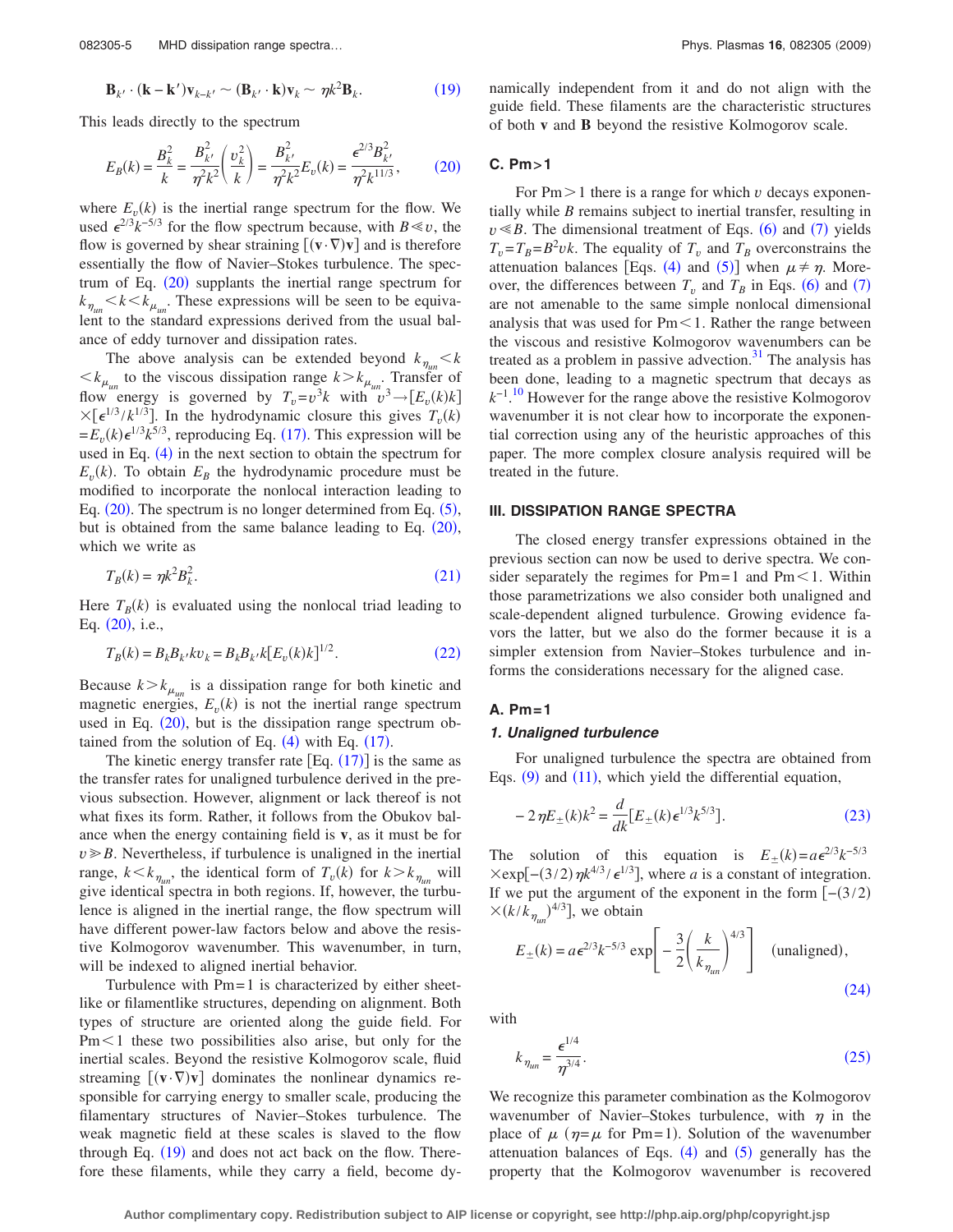from the dimensional scaling of the exponential factor. This is true for both unaligned and aligned cases.

# *2. Aligned turbulence*

For aligned turbulence Eqs.  $(9)$  $(9)$  $(9)$ ,  $(15)$  $(15)$  $(15)$ , and  $(16)$  $(16)$  $(16)$  yield

<span id="page-5-0"></span>
$$
-2\,\eta E_{\pm}(k)k^2 = \frac{d}{dk} \left[ \frac{E_{\pm}(k)\,\epsilon^{1/2}k^{3/2}}{V_A^{1/2}} \right] \quad (k < k_{\eta_{al}}),\tag{26}
$$

<span id="page-5-1"></span>
$$
-2\,\eta E_{\pm}(k)k^2 = \frac{d}{dk} \left[ \frac{E_{\pm}(k)\,\epsilon^{1/2}k^{5/3}}{V_A^{1/2}k_{\eta_{al}}^{1/6}} \right] \quad (k \ge k_{\eta_{al}}). \tag{27}
$$

The solution of Eq. ([26](#page-5-0)) is  $E_{\pm}(k) = a_{< \epsilon} e^{1/2} V_A^{1/2} k^{-3/2}$  $\times$ exp[-(4/3)  $\eta k^{3/2} V_A^{1/2} / \epsilon^{1/2}$ ], where *a* is a constant of integration. We again introduce a wavenumber  $k_{\eta_{al}}$  as the parameter combination that puts the argument of the exponent of  $E_{\pm}$  in the form  $[-(4/3)(k/k_{\eta_{al}})^{3/2}]$ . This yields

<span id="page-5-2"></span>
$$
k_{\eta_{al}} = \frac{\epsilon^{1/3}}{V_A^{1/3} \eta^{2/3}}.
$$
\n(28)

This is identical to the Kolmogorov wavenumber for aligned turbulence derived in the usual way. The usual derivation sets the nonlinearity equal to the dissipative term, including depletion due to alignment. The inertial range spectrum power law is used to specify the wavenumber dependence of the amplitude. The expression is then solved for wavenumber.) In terms of  $k_{\eta_{al}}$  the spectrum is given by

<span id="page-5-3"></span>
$$
E_{\pm}(k) = a_{<} \epsilon^{1/2} V_A^{1/2} k^{-3/2} \exp\left[ -\frac{4}{3} \left( \frac{k}{k_{\eta_{al}}} \right)^{3/2} \right] \quad (k < k_{\eta_{al}}). \tag{29}
$$

The solution of Eq. ([27](#page-5-1)) is  $E_{\pm}(k) = a_{>}k^{-5/3}$  $\times$ exp[-(3/2)  $\eta k^{4/3} V_A^{1/2} k_{\eta_{al}}^{1/6} / \epsilon^{1/2}$ ], where *a* is a second constant of integration. The expression for  $k_{\eta_{al}}$  defined above also puts the argument of the exponent in the consistent form  $[-3/2(k/k_{\eta_{al}})^{4/3}]$ . The constant  $a_{>}$  is chosen to make the two spectra derived for  $k < k_{\eta_{al}}$  and  $k \ge k_{\eta_{al}}$  continuous at *k*  $=k_{\eta_{al}}$ , yielding

<span id="page-5-4"></span>
$$
E_{\pm}(k) = a_{<} \epsilon^{1/2} V_A^{1/2} k^{-5/3} k_{\eta_{\text{all}}}^{1/6} e^{1/6} \exp\left[ -\frac{3}{2} \left( \frac{k}{k_{\eta_{\text{all}}}} \right)^{4/3} \right]
$$
\n
$$
(k \ge k_{\eta_{\text{all}}}). \tag{30}
$$

Spectrum for turbulence with  $Pm=1$  in the unaligned [Eq.  $(24)$  $(24)$  $(24)$ ] and aligned [Eqs.  $(29)$  $(29)$  $(29)$  and  $(30)$  $(30)$  $(30)$ ] cases is plotted in Fig. [1.](#page-5-5)

Note that the dissipation range spectrum for aligned turbulence  $(k \geq k_{\eta_{al}})$  has the same form as the spectrum for unaligned turbulence. This means that Eq.  $(30)$  $(30)$  $(30)$  is the spectrum form whenever the alignment angle does not vary with  $k$ , whether it is given by  $\pi/2$  (unaligned turbulence) or some smaller value giving a depletion of the nonlinearity. This form therefore accommodates filamentlike or sheetlike structures, but the structures do not change their transverse aspect ratio with scale. The inertial range form for aligned turbulence  $(k < k_{\eta_{al}})$  is the form resulting whenever the alignment angle decreases with *k* as the 1/4 power. Consequently in the



<span id="page-5-5"></span>

FIG. 1. (Color online) Spectra for aligned MHD turbulence (labeled  $E_{al}$ ) and unaligned MHD turbulence (labeled  $E_{un}$ ) for a magnetic Prandtl number of unity. The spectra extend from the inertial range to the dissipation range with  $k_{un}$  = 177.8 and  $k_{al}$  = 100 (in arbitrary units). The aligned turbulence has an alignment angle that decreases with  $k$  for  $k < k_{al}$  and becomes constant thereafter.

hypothetical case in which  $\Theta_k \propto k^{-1/4}$  extends through the whole spectrum, Eq.  $(29)$  $(29)$  $(29)$  is the spectrum for aligned turbulence for all wavenumbers.

Both of these spectra can be obtained heuristically by computing the amount of dissipation in an eddy turnover time. To show this, recall that the energy dissipation rate  $\epsilon$  is the scale-invariant energy transfer rate throughout the inertial range ( $\epsilon = T = kv^3 = kB^3$ ). We estimate how much of this transferred energy is lost to dissipation in an eddy turnover time by calculating the time evolution of resistive decay at wavenumber *k* in decaying turbulence. Under pure resistive decay

$$
B^2 = B_0^2 \exp[-2\eta k^2 t].
$$
 (31)

<span id="page-5-6"></span>For unaligned turbulence the eddy turnover time is  $\tau$  $=(vk)^{-1} = e^{-1/3}k^{-2/3}$ . In this time  $B_0^3$  decays to  $B_0^3$  $\times$ exp[-3 $\eta k^{4/3} \epsilon^{-1/3}$ ], and  $\epsilon$ , as a decreasing energy throughput rate, becomes  $\epsilon = kB^3 = kB_0^3 \exp[-3 \eta k^{4/3} \epsilon^{-1/3}] = \epsilon_0$  $\times$ exp[-3 $\eta k^{4/3} \epsilon^{-1/3}$ ]. In an inertial range with an attenuating value of  $\epsilon$  as just calculated this gives a spectrum  $E(k) = \epsilon^{2/3} k^{-5/3} = \epsilon_0^{2/3} k^{-5/3} \exp[-2 \eta k^{4/3} \epsilon^{-1/3}] = \epsilon_0^{2/3} k^{-5/3}$  $\times$ exp[-2( $k/k_{\eta_{un}}$ )<sup>4/3</sup>]. This spectrum is not identical to that of Eq.  $(24)$  $(24)$  $(24)$ , but it has the same wavenumber dependence  $(k/k_{\eta_{un}})^{4/3}$  in the argument of the exponential. Hence that dependence is a representation of transferable energy loss in an eddy turnover time. For turbulence with scale dependent alignment  $(k < k_{nq_d})$  the eddy turnover time is  $\tau = (vk\Theta_k)^{-1}$  $=(\epsilon^{1/4}V_A^{1/4}/k^{1/4})^{-1}k^{1/4}(\epsilon^{1/4}/V_A^{3/4}k^{1/4})^{-1}=V_A^{1/2}/\epsilon^{1/2}k^{1/2}.$  When this is substituted into Eq. ([31](#page-5-6)),  $B^2 = B_0^2$  $\times \exp[-2\eta V_A^{1/2}k^{3/2}\epsilon^{1/2}] = B_0^2 \exp[-2(k/k_{\eta_d})^{3/2}],$  and  $\epsilon$  $= B^3 k \Theta_k = B_0^3 k \Theta_k \exp[-3(k/k_{\eta_{al}})^{3/2}] = \epsilon_0^{a} \exp[-3(k/k_{\eta_{al}})^{3/2}].$ When this is used in the aligned inertial spectrum  $E(k)$  $= \epsilon^{1/2} V_A^{1/2} k^{-3/2}$ , the result is  $E(k) = \epsilon_0^{1/2} V_A^{1/2} k^{-3/2} \exp[-(3/2)]$  $\times (k/k_{\eta_{al}})^{3/2}$ . Again, the wavenumber dependence of the argument of the exponential in Eq.  $(29)$  $(29)$  $(29)$  is recovered.

While this heuristic derivation obviously replicates the mathematical content of the earlier derivation, it is useful in clarifying the reason for the different powers of *k* in the exponential functions for the cases with and without scaledependent alignment. Because the depletion of the nonlinear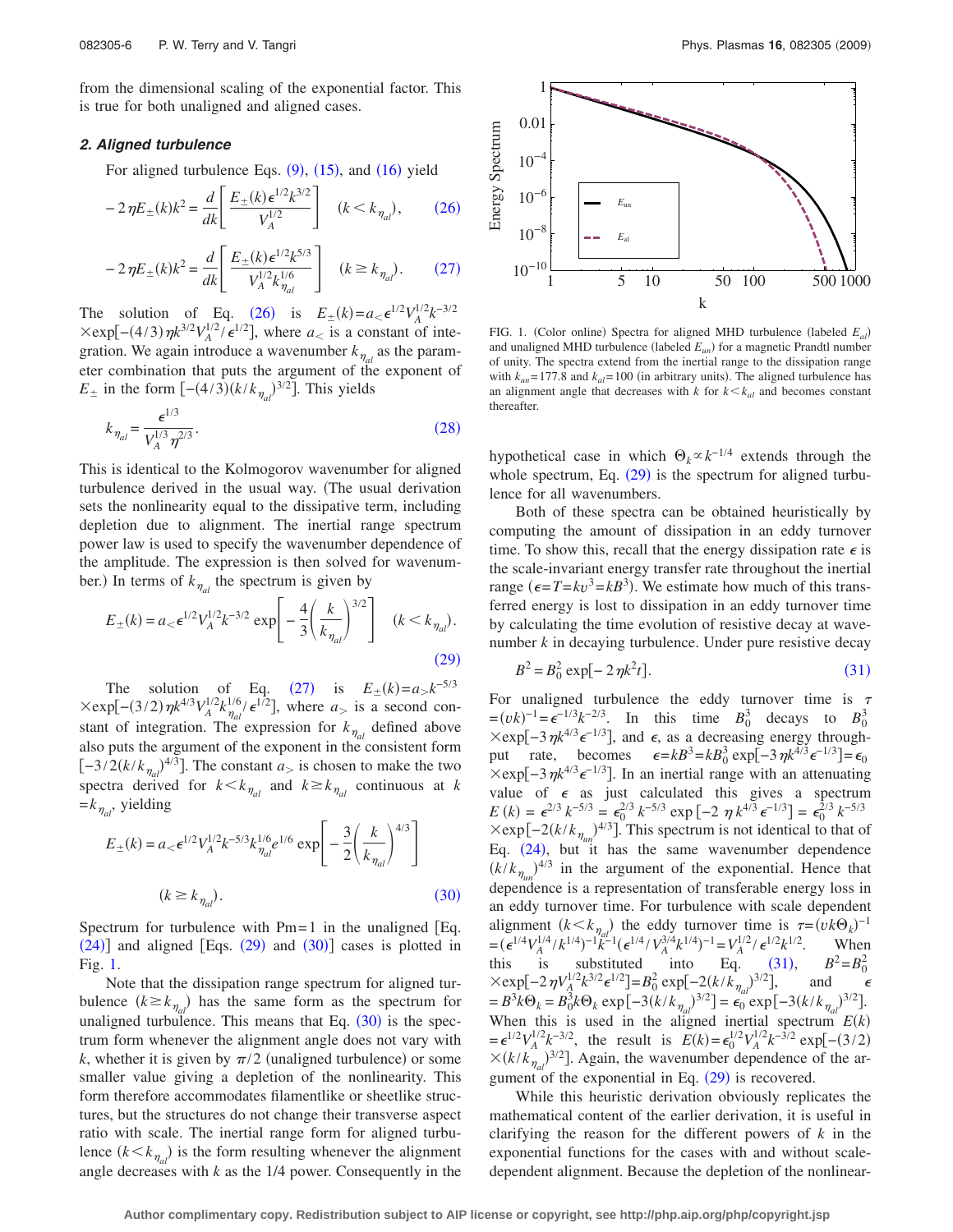ity increases with scale, scale-dependent aligned turbulence decays more gradually in the inertial range than unaligned turbulence  $(k^{-3/2}$  instead of  $k^{-5/3}$ ). However the depleted nonlinearity makes the eddy turnover time longer for turbulence with scale-dependent alignment  $(\tau \propto k^{-1/2}$  instead of  $\tau \propto k^{-2/3}$ ). Consequently there is more dissipation in an eddy turnover time, and a steeper exponential falloff.

## **B. Pm<1**

For this regime the spectra beyond the resistive Kolmogorov wavenumber will look like those of unaligned turbulence. As discussed in the previous section this is because the Lorentz force becomes negligible, leading to a Kolmogorov spectral index for the flow (unaligned turbulence also follows a Kolmogorov spectral index because of critical balance $^{12}$ ). The case for unaligned turbulence is therefore simpler because spectrum forms for unaligned turbulence apply on either side of the dissipative wavenumber.

### *1. Unaligned turbulence*

The kinetic energy transfer rate of unaligned turbulence is given by Eq.  $(17)$  $(17)$  $(17)$  for all wavenumbers. Substituting into Eq. ([4](#page-2-0)) and solving the differential equation gives

<span id="page-6-0"></span>
$$
E_v(k) = a_< \epsilon^{2/3} k^{-5/3} \exp\left[-\frac{3}{2}\left(\frac{k}{k_{\mu_{un}}}\right)^{4/3}\right],
$$
 (32)

<span id="page-6-1"></span>where  $k_{\mu_{\mu}}$  is the combination of parameters given by

$$
k_{\mu_{un}} = \frac{\epsilon^{1/4}}{\mu^{3/4}}.
$$
\n(33)

Likewise, substitution of the magnetic energy transfer rate of Eq.  $(18)$  $(18)$  $(18)$  into Eq.  $(5)$  $(5)$  $(5)$  yields

<span id="page-6-2"></span>
$$
E_B(k) = a_< \epsilon^{2/3} k^{-5/3} \exp\left[-\frac{3}{2} \left(\frac{k}{k_{\eta_{un}}} \right)^{4/3} \right] \quad (k < k_{\eta_{un}}),
$$
\n(34)

where  $k_{\eta_{un}}$  is given by Eq. ([25](#page-4-6)). Equation ([32](#page-6-0)) is valid for all *k*, whereas Eq. ([34](#page-6-2)) holds only for  $k < k_{\eta_{un}}$ . To calculate the magnetic spectrum for  $k > k_{\eta_{un}}$  we solve Eq. ([21](#page-4-2)), using the nonlocal expression for the transfer rate  $[Eq. (22)]$  $[Eq. (22)]$  $[Eq. (22)]$  and the kinetic energy spectrum, Eq.  $(32)$  $(32)$  $(32)$ . The result is  $E_B(k)$  $= a < \epsilon^{2/3} k^{-5/3} (B_k^2 / \eta^2 k^2) \times \exp[-(3/2)(k/k_{\mu_{un}})^{4/3}]$ . The factor  $B_k^2$ , is the magnetic energy from some inertial scale *k'*. This factor is part of the balance  $(\mathbf{B}_{k'_{\ell}} \cdot \mathbf{k}) \mathbf{v}_k \sim \eta k^2 \mathbf{B}_k$  that mediates the 11/3 power law falloff of  $B_k^2$  above the resistive dissipation scale. The 11/3 power law ensures that the balance holds throughout the range  $k > k_{\eta_{un}}$ . The scale  $k'$  of  $B_{k'}$  sets the amplitude of the spectrum for a given value of  $\eta$ . The only constraint on the amplitude is continuity of  $E_B$  across  $k$  $=k_{\eta_{un}}$ . Choosing  $B_k^2$ , accordingly, the spectrum can be written

<span id="page-6-4"></span>

FIG. 2. (Color online) Spectra of magnetic and kinetic energies for unaligned turbulence with Pm= 0.0464. The resistive and viscous Kolmogorov wavenumbers are  $k_{\eta_{un}} = 10$  and  $k_{\mu_{un}} = 100$  (in arbitrary units).

<span id="page-6-3"></span>
$$
E_B(k) = a_< \epsilon^{2/3} k^{-11/3} k_{\eta_{um}}^2 \exp\left[-\frac{3}{2} (1 - Pm)\right]
$$
  
× $\exp\left[-\frac{3}{2} \left(\frac{k}{k_{\mu_{um}}}\right)^{4/3}\right]$   $(k > k_{\eta_{um}}).$  (35)

Exponential falloff in the magnetic spectrum is governed by resistivity for  $k < k_{\eta_{un}}$ , whereas for  $k > k_{\eta_{un}}$ , nonlocal interactions produce an exponential falloff governed by viscosity, with resistivity entering through the factor  $k_{\eta_{un}}^2$ . The spectra of  $E_v$  and  $E_B$  for unaligned turbulence are shown in Fig. [2](#page-6-4) for a case in which  $k_{\mu_{un}} = 100$ ,  $k_{\eta_{un}} = 10$ , and  $Pm = (0.1)^{4/3} = 4.64$  $\times 10^{-2}$ . Even with only one decade between the resistive and viscous Kolmogorov scales, the magnetic energy becomes significantly smaller in the dissipative scales.

#### *2. Aligned turbulence*

Scale-dependent alignment is a property of inertial interactions, even though its observation in simulations has generally been for Pm=1. When  $Pm<1$ , the magnetic field is dissipated more strongly than the flow, resulting in  $B \le v$ , even in the inertial range. However, the difference is very small in the inertial range. Therefore, alignment should occur much as it does in the  $Pm=1$  case. For  $Pm=1$ , the aligned spectra are given by Eq. ([29](#page-5-3)) in the inertial scales  $k < k_{\eta_{al}}$ . If we assume balanced turbulence for simplicity  $\left[\overrightarrow{E_+}(k)\right]$  $=E_-(k)$ , the spectra for  $E_v(k)$  and  $E_B(k)$  are the same as those of  $E_{\pm}(k)$  given in Eq. ([29](#page-5-3)),

<span id="page-6-5"></span>
$$
E_v(k) = E_B(k)
$$
  
=  $a < \epsilon^{1/2} V_A^{1/2} k^{-3/2} \exp\left[-\frac{4}{3} \left(\frac{k}{k_{\eta_{al}}}\right)^{3/2}\right]$   
 $(k < k_{\eta_{al}}, \text{ Pm} = 1).$  (36)

For Pm $\leq$ 1, these spectra have the appropriate form, but  $E<sub>v</sub>$ and  $E_B$  are subject to the different dissipation rates  $k^2\mu$  and  $k^2 \eta$ . This requires different dissipative wavenumbers for  $E_v$ and  $E_B$ . These should have the scaling of dissipative wavenumbers for aligned turbulence, giving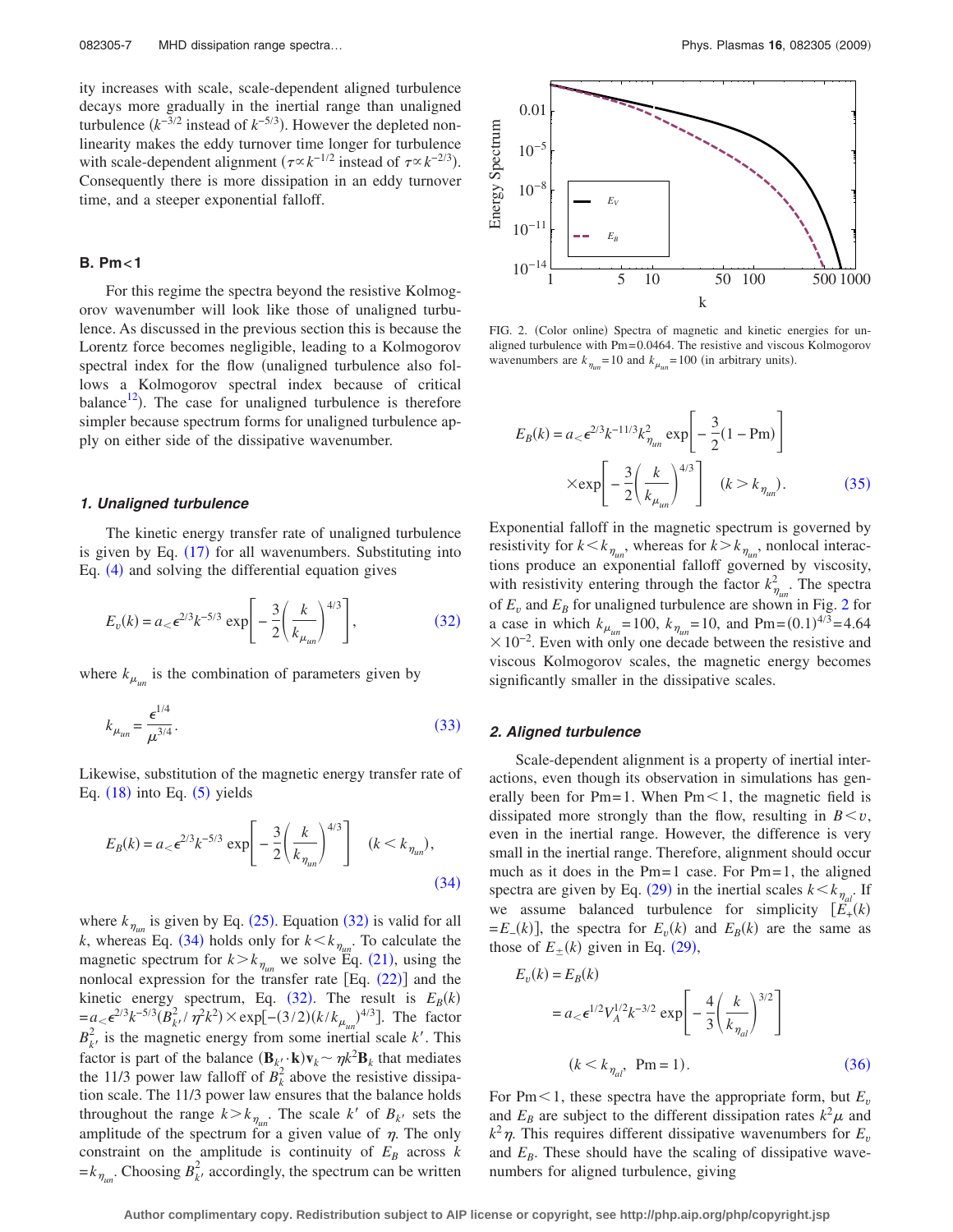<span id="page-7-0"></span>
$$
E_v(k) = a_< \epsilon^{1/2} V_A^{1/2} k^{-3/2} \exp\left[-\frac{4}{3} \left(\frac{k}{k_{\mu_{al}}}\right)^{3/2}\right] \quad (k < k_{\eta_{al}}),
$$
\n(37)

<span id="page-7-1"></span>
$$
E_B(k) = a_< \epsilon^{1/2} V_A^{1/2} k^{-3/2} \exp\left[-\frac{4}{3} \left(\frac{k}{k_{\eta_{al}}}\right)^{3/2}\right] \quad (k < k_{\eta_{al}}).
$$
\n(38)

<span id="page-7-2"></span>Here  $k_{\eta_{al}}$  is given by Eq. ([28](#page-5-2)) and

$$
k_{\mu_{al}} = \frac{\epsilon^{1/3}}{V_A^{1/3} \mu^{2/3}}.
$$
\n(39)

With  $k_{\mu_{al}} > k_{\eta_{al}}$  the exponential correction for  $E_v$  is much closer to unity than the already near-unity exponential correction for  $E_B$ .

We now consider the range  $k > k_{\eta a}$ . The flow is governed solely by the nonlinearity  $[(\mathbf{v} \cdot \nabla) \mathbf{\bar{v}}]$ . When the corresponding kinetic energy transfer rate  $[Eq. (17)]$  $[Eq. (17)]$  $[Eq. (17)]$  is substituted into Eq.  $(4)$  $(4)$  $(4)$ , we obtain the differential equation  $d/dk[E_v k \epsilon^{1/3} k^{1/3}] = -2\mu E_v(k) k^2$ . The solution gives  $E_v(k)$  $= a_{>} \epsilon^{2/3} k^{-5/3} \exp[-(3/2)(k/k_{\mu_{un}})^{4/3}]$ , where  $a_{>}$  is an integration constant and  $k_{\mu_{nn}}$  is the parameter combination in the argument of the exponential given by Eq.  $(33)$  $(33)$  $(33)$ . We choose  $a_{>}$  to make the spectrum continuous across  $k = k_{\eta_{al}}$ , yielding

<span id="page-7-3"></span>
$$
E_v(k) = a_< \epsilon^{1/2} V_A^{1/2} k_{\eta_{al}}^{1/6} k^{-5/3} \exp\left[ -\frac{4}{3} Pm + \frac{3}{2} \left( \frac{k_{\eta_{al}}}{k_{\mu_{un}}} \right)^{4/3} \right]
$$
  
×
$$
\exp\left[ -\frac{3}{2} \left( \frac{k}{k_{\mu_{un}}} \right)^{4/3} \right] \quad (k \ge k_{\eta_{al}}).
$$
 (40)

The wavenumber ratio  $k_{\eta_{al}}/k_{\mu_{un}}$  is a dimensionless combination of parameters given by

<span id="page-7-4"></span>
$$
\frac{k_{\eta_{al}}}{k_{\mu_{un}}} = \frac{\mu^{3/4} \eta^{1/12}}{\epsilon^{2/3} V_A^{1/3}} = \text{Pm}^{3/4} \Theta_{k_{\eta_{al}}}^{1/2},\tag{41}
$$

where  $\Theta_{k_{\eta_{al}}}$  is the alignment angle  $\Theta_{k}$  [Eq. ([13](#page-2-9))] evaluated at the wavenumber  $k_{\eta_{al}}$  that terminates the inertial range. This ratio is small since both Pm and  $\Theta_k$  are less than unity.

The spectrum for magnetic energy is obtained from Eqs.  $(21)$  $(21)$  $(21)$  and  $(22)$  $(22)$  $(22)$ . We obtain both the known 11/3 power law spectrum for the range  $k_{\eta_{al}} < k < k_{\mu_{un}}$  and the exponential correction that makes the spectrum valid for  $k > k_{\mu_{un}}$  by us-ing Eq. ([40](#page-7-3)) for  $E_v(k)$  in Eq. ([22](#page-4-3)). The result is

<span id="page-7-5"></span>
$$
E_B(k) = a_< \epsilon^{1/2} V_A^{1/2} k_{\eta_{al}}^{1/6} \left( \frac{B_{k'}^2}{\eta^2 k^{11/3}} \right) \exp \left[ -\frac{4}{3} Pm + \frac{3}{2} \left( \frac{k_{\eta_{al}}}{k_{\mu_{un}}} \right)^{4/3} \right]
$$

$$
\times \exp \left[ -\frac{3}{2} \left( \frac{k}{k_{\mu_{un}}} \right)^{4/3} \right] \quad (k \ge k_{\eta_{al}}). \tag{42}
$$

As in the unaligned case, the inertial scale *k*<sup>'</sup> that appears in  $(\mathbf{B}_k \cdot \mathbf{k}) \mathbf{v}_k \sim \eta k^2 \mathbf{B}_k$  maintains continuity of the spectrum, allowing the spectrum to be rewritten as

<span id="page-7-7"></span>

FIG. 3. (Color online) Spectra of magnetic and kinetic energies for aligned turbulence with Pm= 0.0464. These spectra depend on resistive and viscous Kolmogorov wavenumbers for both aligned and unaligned turbulence. These wavenumbers are  $k_{\eta_{un}} = 10$ ,  $k_{\mu_{un}} = 100$ ,  $k_{\eta_{al}} = 5.48$ , and  $k_{\mu_{un}} = 42.41$  (in arbitrary units).

<span id="page-7-6"></span>
$$
E_B(k) = a_< \epsilon^{1/2} V_A^{1/2} k_{\eta_{al}}^{13/6} k^{-11/3} \exp\left[ -\frac{4}{3} + \frac{3}{2} \left( \frac{k_{\eta_{al}}}{k_{\mu_{un}}} \right)^{4/3} \right]
$$

$$
\times \exp\left[ -\frac{3}{2} \left( \frac{k}{k_{\mu_{un}}} \right)^{4/3} \right] \quad (k \ge k_{\eta_{al}}). \tag{43}
$$

The spectra for  $E_v$  and  $E_B$  have power laws of  $k^{-5/3}$  and *k*−11/<sup>3</sup> , respectively, with the same exponential falloff governed by viscous dissipation. There is no exponential decay related to resistive dissipation because nonlocal interactions with the flow produce the 11/3 power law falloff in the range where resistive dissipation is active. The resistive Kolmogorov wavenumber does enter the  $E_B$  spectrum through an additional amplitude factor  $k_{\eta_{al}}^2$ . For  $k > k_{\mu_{un}}$  kinetic energy is dissipated on a shorter time scale than nonlinear interactions and all energies decay exponentially. The two spectra are plotted in Fig. [3](#page-7-7) for the same parameters as Fig. [2,](#page-6-4) i.e.,  $k_{\mu_{un}} = 100$ ,  $k_{\eta_{un}} = 10$ , and Pm= 4.64 × 10<sup>-2</sup>. Additionally,  $\Theta_{k_{\eta_{al}}}^{m} = 0.30$ , yielding  $k_{\eta_{al}} = (\Theta_{k_{\eta_{al}}}^{m})^{1/2} k_{\eta_{un}} = 5.48$  and  $k_{\mu_{al}}$  $=(k_{\eta_{un}}^{u}/k_{\mu_{un}})^{1/9}(\Theta_{k_{\eta_{ul}}})^{1/2}k_{\mu_{un}}$  = 42.41. Aside from obvious differences in spectra for the Pm=1 and Pm $\neq$ 1 cases, there is not a significant difference in spectra for aligned and unaligned turbulence with the same magnetic Prandtl number.

## **IV. CONCLUSIONS**

We derived turbulent dissipation range spectra for MHD with isotropic viscosity and resistivity using simple closures. We focused on the physics associated with variation of magnetic Prandtl number and alignment of the magnetic and velocity vectors to determine the appropriate exponential spectra that modify power law behavior arising from these effects. Dissipation range spectra have a subrange of exponential falloff beyond the effective Kolmogorov wavenumber. For dimensional reasons the argument of the exponent depends only on physical parameters in the form  $k/k_{dis}$ , where  $k_{dis}$  is a Kolmogorov wavenumber associated with viscosity or resistivity. The power to which this ratio is raised depends on the rate of spectral energy transfer by the nonlinearity, which in MHD is sensitive to the degree of scale

**Author complimentary copy. Redistribution subject to AIP license or copyright, see http://php.aip.org/php/copyright.jsp**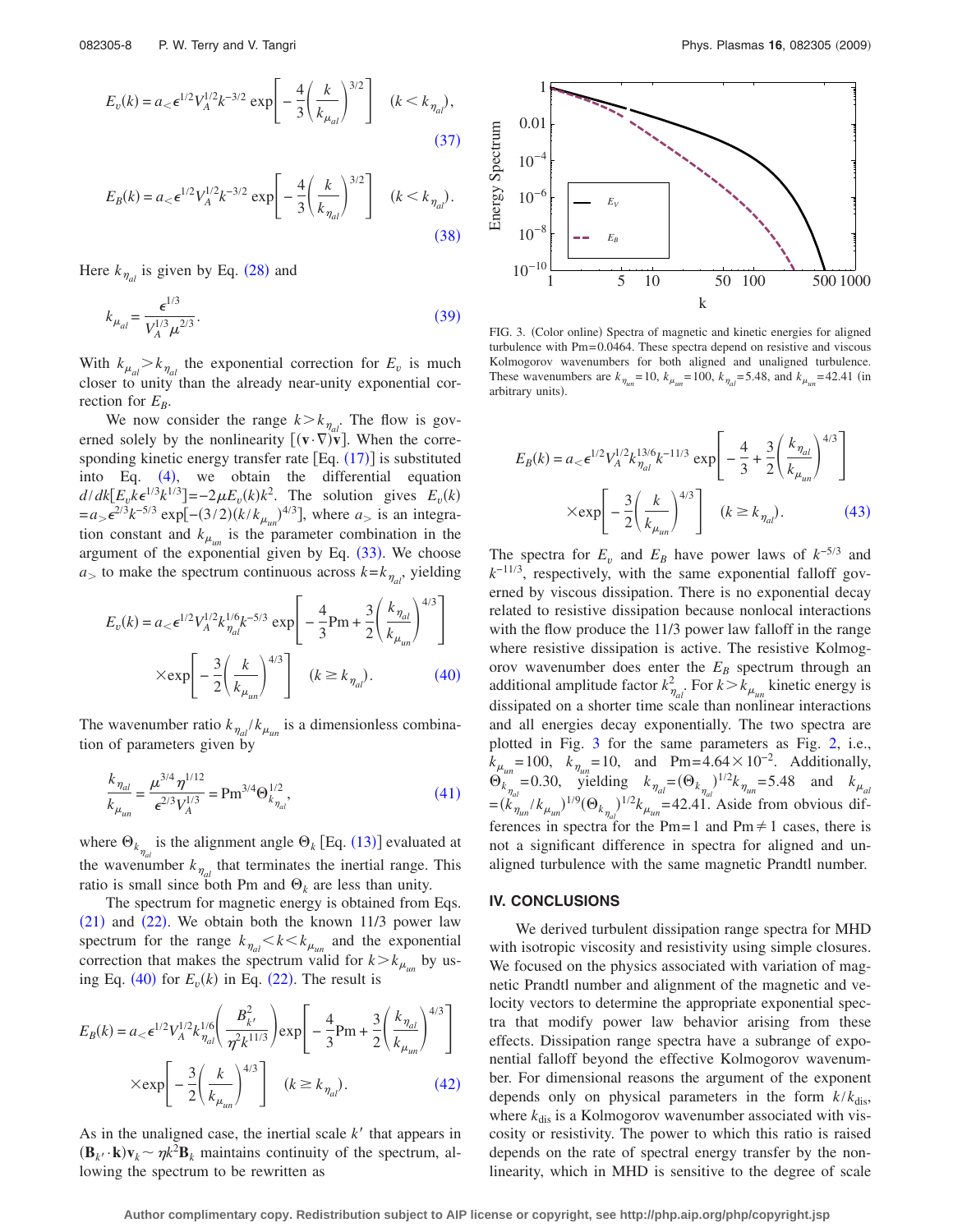dependent alignment between fields, and hence the nature of the fluctuation anisotropy. From hydrodynamic theory it is also known that the power of the exponent depends on the way the cubic correlation of the spectral transfer rate is closed to form a representation in terms of quadratic spectrum correlations. This work addressed the effect of different values of the magnetic Prandtl number and the differences in spectra corresponding to aligned turbulence, which has inertial sheetlike fluctuation structure and unaligned turbulence, which has inertial filamentlike structure.

Dissipation range spectra have been formulated for turbulence that is both aligned and unaligned for the inertial scales that feed the dissipation range. For unaligned turbulence with Pm= 1, the inertial power law  $\epsilon^{2/3} k^{-5/3}$  is corrected by an exponential factor exp[ $-(3/2)(k/k_{\eta_{un}})^{4/3}]$ , valid for all *k*, that dominates falloff when the wavenumber exceeds the Kolmogorov wavenumber  $k_{\eta_{un}} = \epsilon^{1/4} / \eta^{3/4}$ . For aligned turbulence with Pm=1 (scale-dependent alignment), the inertialrange power law is  $\epsilon^{1/2} V_A^{1/2} k^{-3/2}$ . The weaker nonlinearity allows more dissipation in a nonlinear spectral transfer time, yielding a stronger exponential correction exp[-(4/3)  $\times (k/k_{\eta_{al}})^{3/2}]$  in the inertial range  $k < k_{\eta_{al}}$ , where  $k_{\eta_{al}}$  $= \epsilon^{1/3} / V_A^{1/3} \eta^{1/3}$ . In the dissipation range  $k > k_{\eta_{al}}$ , simulations indicate that the alignment angle ceases to decrease with *k* but is frozen at its value for  $k = k_{\eta_{al}}$ . Hence for this range, the turbulence, while aligned, is scale independent and spectral decay has the same wavenumber variation as unaligned turbulence, with factors of  $k^{-5/3}$  and  $\exp[-(3/2)(k/k_{\eta_{un}})^{4/3}].$ Equal dissipation of magnetic and kinetic energies carries inertial structures into the dissipation range unaltered in shape.

For  $Pm<1$  we have derived spectra that describe the transition from the inertial to the dissipation range for turbulence with and without scale-dependent alignment. In both cases, the small-scale limit has exponential falloff governed by viscous dissipation with a form characteristic of unaligned structure,  $\exp[-(3/2)(k/k_{\mu_{un}})^{4/3}]$ . This reflects turbulence that is essentially Kolmogorov with a parasitic magnetic field. Hence, there is a power law factor of *k*−5/<sup>3</sup> for the kinetic energy and *k*−11/<sup>3</sup> for magnetic energy. Alignment only affects the spectrum in the inertial range, resulting in different large-scale asymptotes for aligned and unaligned turbulence. These include the characteristic power law factors of  $k^{-3/2}$  and  $k^{-5/3}$  for aligned and unaligned turbulence. For magnetic energy the corresponding exponential correction factors are  $exp[-(4/3)(k/k_{\eta_a})^{3/2}]$  and  $exp[-(3/2)]$  $\times (k/k_{\eta_{un}})^{4/3}$ , respectively, reflecting differing amounts of dissipation in a transfer time scale. The exponential factors of large-scale behavior for the kinetic energy are the same but with the viscous wavenumbers  $k_{\mu_{al}}$  and  $k_{\mu_{un}}$  in place of the resistive wavenumbers. The details of these spectral forms are less significant than the general insight that alignment and differences in dissipation rates lead to differences in dissipation range spectra, including Kolmogorov wavenumbers.

The Madison Symmetric Torus (MST) reversed field pinch $32$  has magnetic turbulence that is relevant to the Pm  $1$  limit. (The magnetic Prandtl number in MST is on the order of 0.01 for the viscosity associated with diffusion of perpendicular flow in the direction perpendicular to the mean field, as calculated from the appropriate components of the Braginskii pressure tensor for MST parameters.) An exponential spectrum has been observed using magnetic probes.<sup>33</sup> However, the entire spectrum covers a range of scales that are considerably larger than the resistive Kolmogorov scale (using either  $k_{\eta_{al}}$  or  $k_{\eta_{un}}$  as an estimate). Because cyclotron resonances do fall within the spectrum, the exponential behavior may result from kinetic dissipation. $33,34$  $33,34$  These issues will be considered elsewhere. Dissipation range spectra for  $Pm > 1$  is also left to future work.

## **ACKNOWLEDGMENTS**

Useful discussions with Derek Baver, Stanislav Boldyrev, John Sarff, Abulgader Almagri, Yang Ren, and Gennady Fiksel are acknowledged. This work was supported by the National Science Foundation and the U.S. Department of Energy.

- <span id="page-8-0"></span><sup>1</sup>R. J. Leamon, C. W. Smith, N. F. Ness, W. H. Matthaeus, and H. K. Wong, [J. Geophys. Res.](http://dx.doi.org/10.1029/97JA03394) 103, 4775, DOI: 10.1029/97JA03394 (1998).
- <span id="page-8-1"></span><sup>2</sup>C. W. Smith, K. Hamilton, B. J. Vasquez, and R. J. Leamon, [Astrophys. J.](http://dx.doi.org/10.1086/506151) [Lett.](http://dx.doi.org/10.1086/506151) 645, L85 (2006).
- <span id="page-8-2"></span><sup>3</sup>C. C. Chaston, C. Salem, J. W. Bonnell, C. W. Carlson, R. E. Ergun, R. J. Strangeway, and J. P. McFadden, *[Phys. Rev. Lett.](http://dx.doi.org/10.1103/PhysRevLett.100.175003)* 100, 175003 (2008).
- <span id="page-8-3"></span><sup>4</sup>L. Marrelli, L. Frassinetti, P. Martin, D. Craig, and J. S. Sarff, *[Phys.](http://dx.doi.org/10.1063/1.1850475)* [Plasmas](http://dx.doi.org/10.1063/1.1850475) 12, 030701 (2005).
- <span id="page-8-4"></span><sup>5</sup>P. W. Terry, C. McKay, and E. Fernandez, *[Phys. Plasmas](http://dx.doi.org/10.1063/1.1362531)* 8, 2707 (2001). <sup>6</sup>S. D. Bale, P. J. Kekkogg, F. S. Mozer, T. S. Horbury, and H. Reme, *[Phys.](http://dx.doi.org/10.1103/PhysRevLett.94.215002)* [Rev. Lett.](http://dx.doi.org/10.1103/PhysRevLett.94.215002) 94, 215002 (2005).
- <span id="page-8-5"></span><sup>7</sup>G. G. Howes, S. C. Cowley, W. Dorland, G. W. Hammett, E. Quataert, and A. A. Schekochihin, [Astrophys. J.](http://dx.doi.org/10.1086/506172) 651, 590 (2006).
- <span id="page-8-6"></span><sup>8</sup>U. Frisch, *Turbulence* (Cambridge University Press, Cambridge, 1995).
- <span id="page-8-7"></span><sup>9</sup>G. G. Howes, S. C. Cowley, W. Dorland, G. W. Hammett, E. Quartaert, and A. A. Schekochinhin, [J. Geophys. Res.](http://dx.doi.org/10.1029/2007JA012665) **113**, A05103, DOI: 10.1029/ 2007JA012665 (2008).
- <span id="page-8-8"></span>10D. Biskamp, *Nonlinear Magnetohydrodynamics* Cambridge University Press, Cambridge, 1993).
- <span id="page-8-9"></span><sup>11</sup>S. Boldyrev, [Astrophys. J. Lett.](http://dx.doi.org/10.1086/431649) **626**, L37 (2005).
- <span id="page-8-10"></span><sup>12</sup>P. Goldreich and S. Sridhar, [Astrophys. J.](http://dx.doi.org/10.1086/175121) 438, 763 (1995).
- <span id="page-8-11"></span><sup>13</sup>G. S. Golitsyn, Sov. Phys. Dokl. 5, 536 (1960).
- <span id="page-8-12"></span><sup>14</sup>K. Moffatt, [J. Fluid Mech.](http://dx.doi.org/10.1017/S0022112061000779) 11, 625 (1961).
- <span id="page-8-13"></span><sup>15</sup>D. Biskamp and W.-C. Muller, *[Phys. Plasmas](http://dx.doi.org/10.1063/1.1322562)* 7, 4889 (2000).
- <span id="page-8-14"></span><sup>16</sup>J. J. Podesta, B. D. G. Chandran, A. Bhattacharjee, D. A. Roberts, and M. L. Goldstein, [J. Geophys. Res.](http://dx.doi.org/10.1029/2008JA013504) **114**, A01107, DOI: 10.1029/ 2008JA013504 (2009).
- <span id="page-8-15"></span><sup>17</sup>J. Mason, F. Cattaneo, and S. Boldyrev, *[Phys. Rev. E](http://dx.doi.org/10.1103/PhysRevE.77.036403)* 77, 036403 (2008).
- <span id="page-8-16"></span><sup>18</sup> A. A. Townsend, [Proc. R. Soc. London, Ser. A](http://dx.doi.org/10.1098/rspa.1951.0179) **208**, 534 (1951).
- <span id="page-8-21"></span><sup>19</sup>S. Corrsin, *[Phys. Fluids](http://dx.doi.org/10.1063/1.1711355)* 7, 1156 (1964).
- <span id="page-8-22"></span><sup>20</sup> Y. H. Pao, *[Phys. Fluids](http://dx.doi.org/10.1063/1.1761356)* **8**, 1063 (1965).
- <span id="page-8-20"></span><sup>21</sup>H. Tennekes and J. L. Lumley, *A First Course in Turbulence* (MIT, Cambridge, 1972).
- <span id="page-8-18"></span><sup>22</sup> R. H. Kraichnan, [J. Fluid Mech.](http://dx.doi.org/10.1017/S0022112059000362) 5, 497 (1959).
- <sup>23</sup>C. Foias, O. Manley, and L. Sirovich, *[Phys. Fluids A](http://dx.doi.org/10.1063/1.857744)* 2, 464 (1990).
- <span id="page-8-17"></span><sup>24</sup> A. S. Monin and A. M. Yaglom, *Statistical Fluid Mechanics* (MIT, Cambridge, 1975), Vol. II.
- <span id="page-8-19"></span> $^{25}$ L. M. Smith and W. C. Reynolds, *[Phys. Fluids A](http://dx.doi.org/10.1063/1.857979)* 3, 992 (1991).
- <span id="page-8-23"></span> $^{26}$ L. M. Smith, private communication (2008).
- <span id="page-8-24"></span>27J. Mason, F. Cattaneo, and S. Boldyrev, [Phys. Rev. Lett.](http://dx.doi.org/10.1103/PhysRevLett.97.255002) **97**, 255002  $(2006).$
- <span id="page-8-25"></span><sup>28</sup> S. I. Braginskii, Rev. Plasma Phys. **1**, 205 (1965).
- <span id="page-8-26"></span><sup>29</sup> P. S. Iroshnikov, Sov. Astron. 7, 566 (1964).